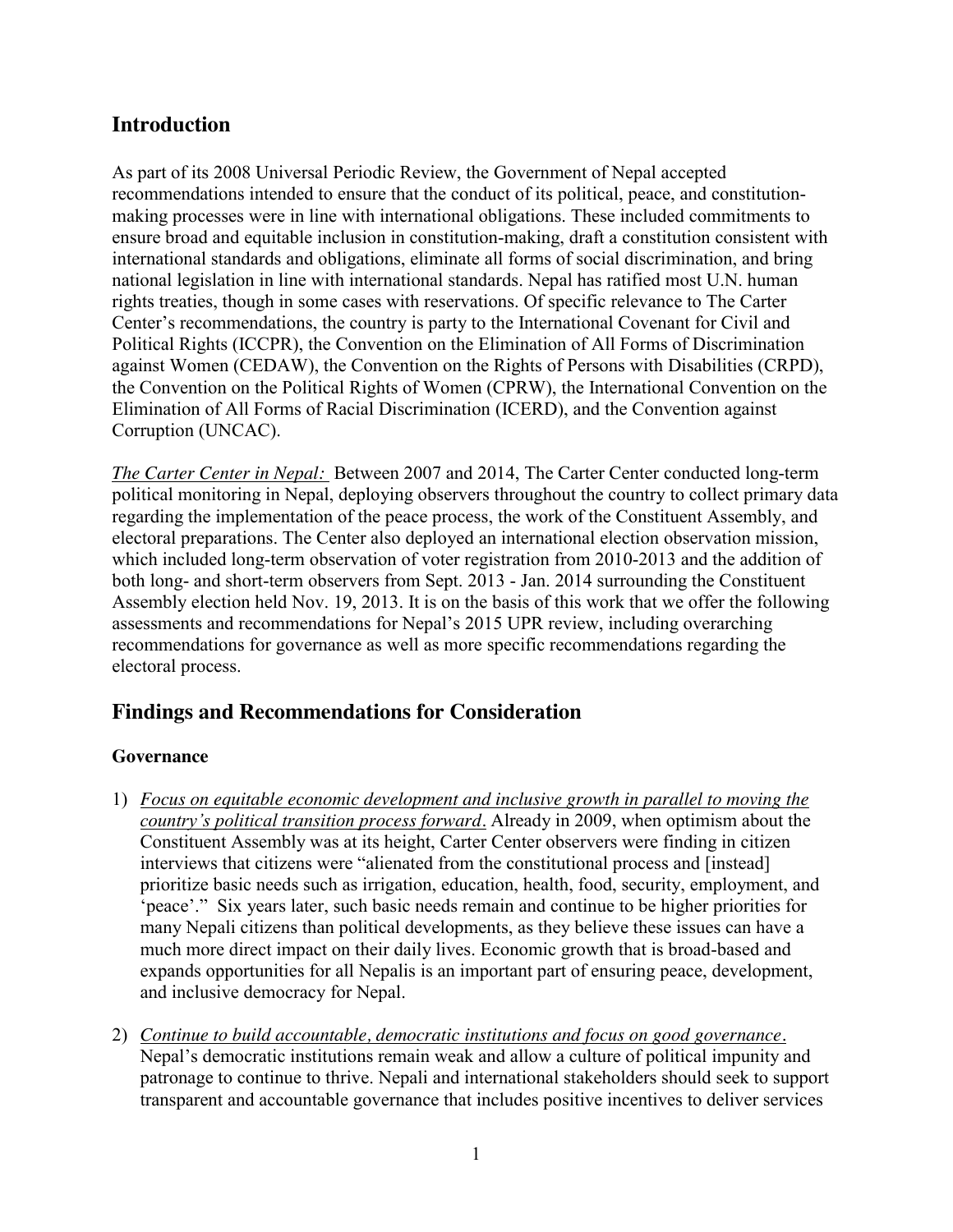effectively, ensuring that good behavior is rewarded instead of penalized.<sup>1</sup> Carter Center reports on local governance published in 2011 and 2014 determined that in the absence of local elections, local governing bodies were overly politicized and controlled by local political party representatives.

- 3) *Hold local elections to restore democratic legitimacy and accountability to local governance.* In line with Recommendation 2 above, one of the main challenges during the course of Nepal's political transition process has been the lack of credible, accountable governance structures at the local level. The last local elections in Nepal were held in 1997.<sup>2</sup> Local bodies are crucial for effective service delivery at the village level. In their absence, political parties have taken an oversize role in local governance, dividing power and resources amongst themselves. The establishment of functioning local governments could have a strong positive effect on the way citizens view the Nepali state.
- 4) *Ensure dignity, respect for diversity, and equal opportunity for all Nepalis in the new constitution and agree on a broadly acceptable federal state structure that will achieve these goals.*Nepali citizen views on the constitution and particularly on the question of federal restructuring varied significantly during the course of The Carter Center's observation. However, it was clear that Nepalis wanted their new constitution to enshrine equal rights and opportunities for all citizens, and dignity and respect for Nepal's immense diversity. There was a sense that any attempts to pit Nepal's caste and ethnic groups against each other could lead to future conflict. This was of particular concern to citizens in regard to the state restructuring debate. At the same time, many citizens noted the importance of full inclusion for Nepal's diverse groups and an end to discrimination by caste, ethnicity, gender, and other factors. They wanted a state structure that would bring government closer to them, that recognized and reflected Nepal's diversity, and that effectively facilitated economic growth and development.
- 5) *Take steps to address conflict-era land issues and prepare and implement land reform policies that will support equitable and inclusive development.* Land is central to the livelihoods of many Nepalis, and political struggles over land and its equitable distribution have a long history. Land was also a central feature of Nepal's decade-long conflict. In two separate reports in 2010 and 2012, Carter Center observers found outstanding conflict-era land cases that had the potential to cause local conflict. Furthermore, the inequitable distribution of land was a main concern to many rural citizens. Despite commitments in the Comprehensive Peace Accord, neither side has fully lived up to its promises on land issues. Addressing conflict-era grievances in a just manner and taking concrete steps to implement land reform policies that contribute to broad-based and inclusive growth could have a significant impact on many Nepali citizens and prevent the seeds of new conflict from being sown.
- 6) *Expand and deepen the participation of women, Dalits, and members of other marginalized groups in decision-making processes within political parties and elected bodies.* Thanks to the quota requirements in the proportional representation component of the electoral system,

 <sup>1</sup> U.N. Human Rights Committee, General Comment 25, para. 7..

<sup>2</sup> U.N. Human Rights Committee, General Comment 25, para. 9.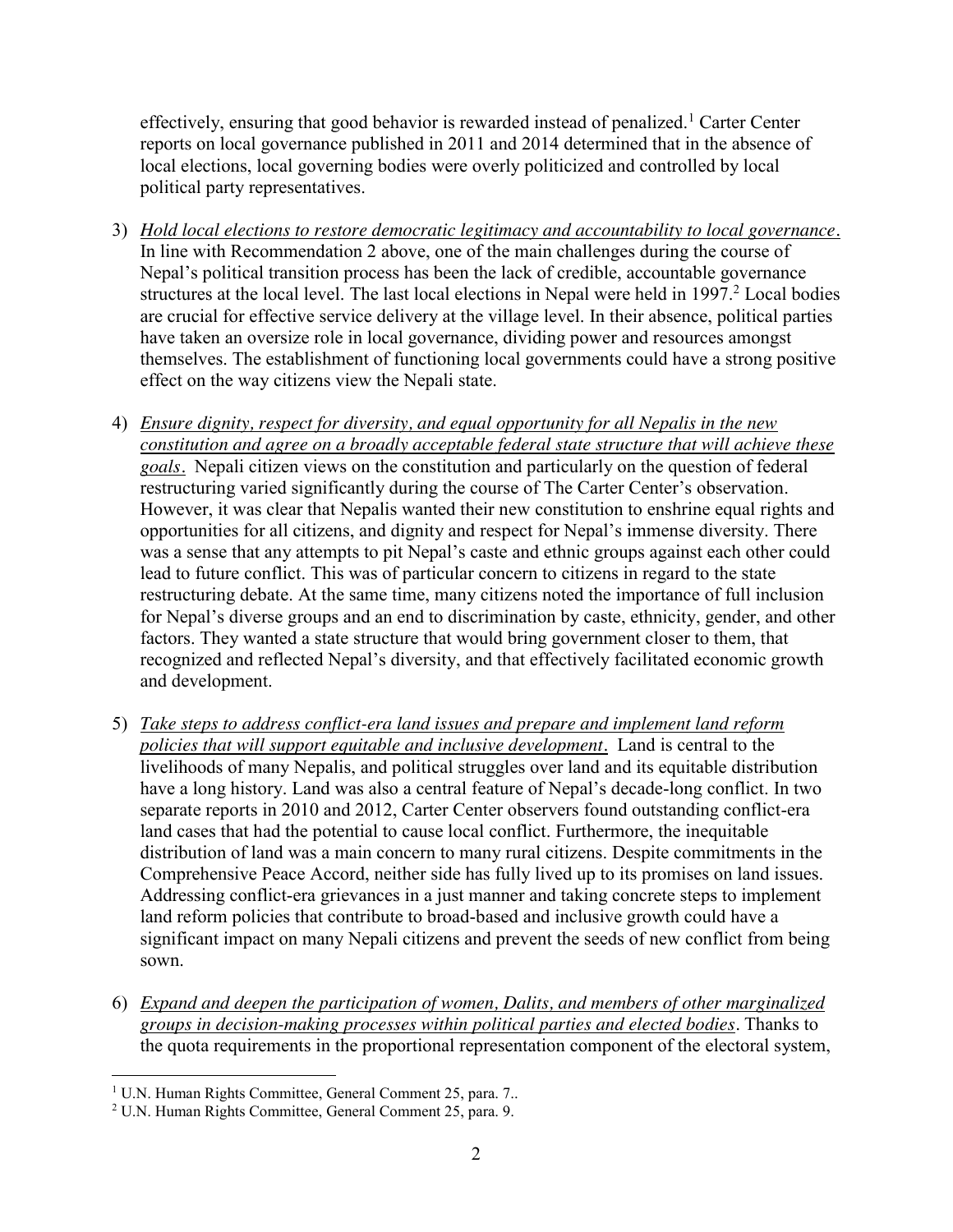Nepal's Constituent Assembly remains the most inclusive legislative body in South Asia, but it is marginally less so than the assembly elected in 2008. Thirty percent of the 575 elected deputies are women.<sup>3</sup> In terms of ethnic and caste diversity, the elected body comprises 7 percent Dalit, 34 percent Janajati, and 18 percent Madhesi representation. The remaining 41 percent belong to the category Khas Aryan and others.

The legal minimum representation quotas for women, ethnic minorities, and other groups are positive steps toward promoting inclusive political representation, partially fulfilling Nepal's international obligation to ensure the ability of all citizens to participate in public affairs.<sup>4</sup> Nevertheless, the decline since 2008 in the representation of women and members of marginalized groups among both candidates and winners in the first-past-the-post races underlines the continuing need for temporary special measures in order to achieve social inclusion. Proactive measures should be taken to democratize internal party structures to strengthen the participation of women, Dalits, and members of other marginalized groups in decision making processes.<sup>5</sup> The drafting of the new constitution is an opportunity to further develop inclusion policies, and consideration should be given to ensuring parity of women and men in elected councils at all levels.

## **Electoral Processes**

- 7) *Reform the proportional representation side of the electoral system to utilize an open-list rather than closed-list system.* The electoral system ostensibly ensures a broad representation of Nepal's diverse population. The constitution and the electoral legislation provide specific requirements for the representation of women, indigenous people, and other historically disadvantaged groups. However, a weakness of the system is that the proportional representation component of the electoral system provides that, after results are determined, political parties select candidates from their unranked lists to receive mandates. Since voters do not know at the time of voting which candidates will be selected by the parties, this aspect of the electoral system undermines the fundamental right of voters to freely choose their representatives. Although there is no electoral system prescribed by international law, The Carter Center recommends that, in the interest of inclusive processes, future elections held by proportional representation in Nepal use an open-list system.
- 8) *Abolish appointed seats in the legislature-parliament or require that their appointment further the goal of diversifying representation.* The nomination of 26 members of the Constituent Assembly by the Council of Ministers potentially undermines the right of the people to freely elect their representatives.<sup>6</sup> Although the intention to provide representation for minorities not otherwise represented through the election is positive, there is nothing in the constitution or electoral law that requires the council to adhere to this intention. In practice, the council can select anyone it wishes. Moreover, this provision technically gives the executive branch authority over the composition of the legislative branch. The phrase "on

 <sup>3</sup> U.N., CEDAW, art. 7.

<sup>4</sup> U.N., ICCPR, art. 25(a); U.N., CEDAW, art. 4(1); CEDAW General Recommendation No. 23, para. 15; U.N. ICERD, art. 1.4

<sup>5</sup> U.N. Human Rights Committee, General Comment 25, para. 27.

 $6$  U.N., ICCPR, art. 25(b).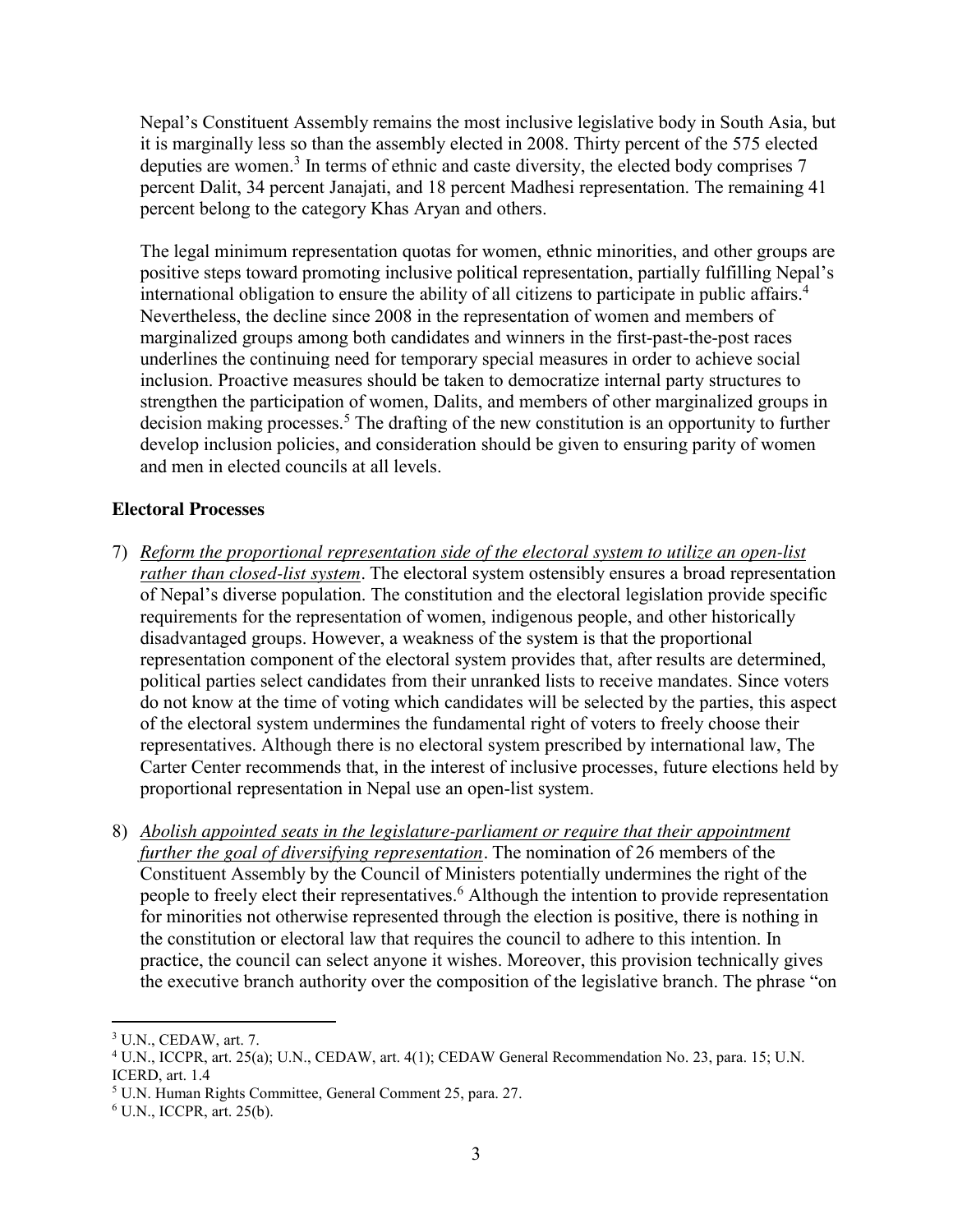the basis of consensus" has been interpreted in practice to mean division of the mandates among major political parties.

- 9) *Require that all political parties abide by diversity quotas.* The use of special temporary measures, in this case quota provisions, has greatly expanded the scope of political participation and made the first Constituent Assembly one of the most inclusive national representative bodies in Asia.<sup>7</sup> However, legislative amendments prior to the 2008 election (and also adopted for the 2013 election) limited the potential effectiveness of these provisions by applying the quotas only to parties that nominate at least 30 percent of the full slate of 335 proportional representation candidates. Parties that nominate fewer than 100 proportional representation candidates must apply the quotas only "to the extent possible." This exception appears to deviate from the intention of the interim constitution to expand participation as broadly as possible.
- *10) Promptly revise constituency boundaries in line with census data.* Nepal's international obligation to ensure equal suffrage in determining constituency boundaries was not fully met for this election.<sup>8</sup> In part, this was due to constitutional difficulties, but there also was no adjustment of constituency boundaries within districts according to the latest census figures, which would not have presented the same legal obstacles. The Carter Center regrets that this opportunity for rectifying some of the imbalances in population figures across constituencies in the same district was missed. For future elections, constitutional provisions on constituency delimitation should ensure equality of the vote, and constituency delimitation should be done well in advance of the election.
- 11) *Conduct an audit of the voter register and take steps to ensure equal inclusion in voter registration.* The voter registration program took important steps toward meeting Nepal's international obligations to ensure universal and equal suffrage.<sup>9</sup> To address some of the problems identified in the 2008 election, when the voter lists were a major source of controversy, the Election Commission of Nepal (ECN) created a new biometric voter register. Voter eligibility criteria were consistently applied in building the new register. As a result, stakeholders had confidence that those on the voter lists were eligible to vote and that voters could be properly identified on election day.

Several issues, however, remain to be addressed before voter registration can be said to fully meet international obligations. The number of voters on the register is considerably lower than the number the ECN initially expected to register and even lower compared to the potential number of eligible voters suggested by the 2011 census. No audit of the new voter register, which would identify the reasons for this difference, was conducted as of writing this report.

Eligibility requirements make it difficult for some married women, disadvantaged people, and others without documents to prove citizenship. Citizens residing temporarily outside Nepal are unable to register, and citizens who have migrated within the country often find it

 <sup>7</sup> U.N., CEDAW, art. 4(1); CEDAW General Recommendation No. 23, para. 15; U.N. ICERD, art. 1.4

<sup>8</sup> U.N. Human Rights Committee, General Comment 25, art. 21.

<sup>9</sup> U.N., ICCPR, art. 25(b); U.N. Human Rights Committee, General Comment 25, para. 11.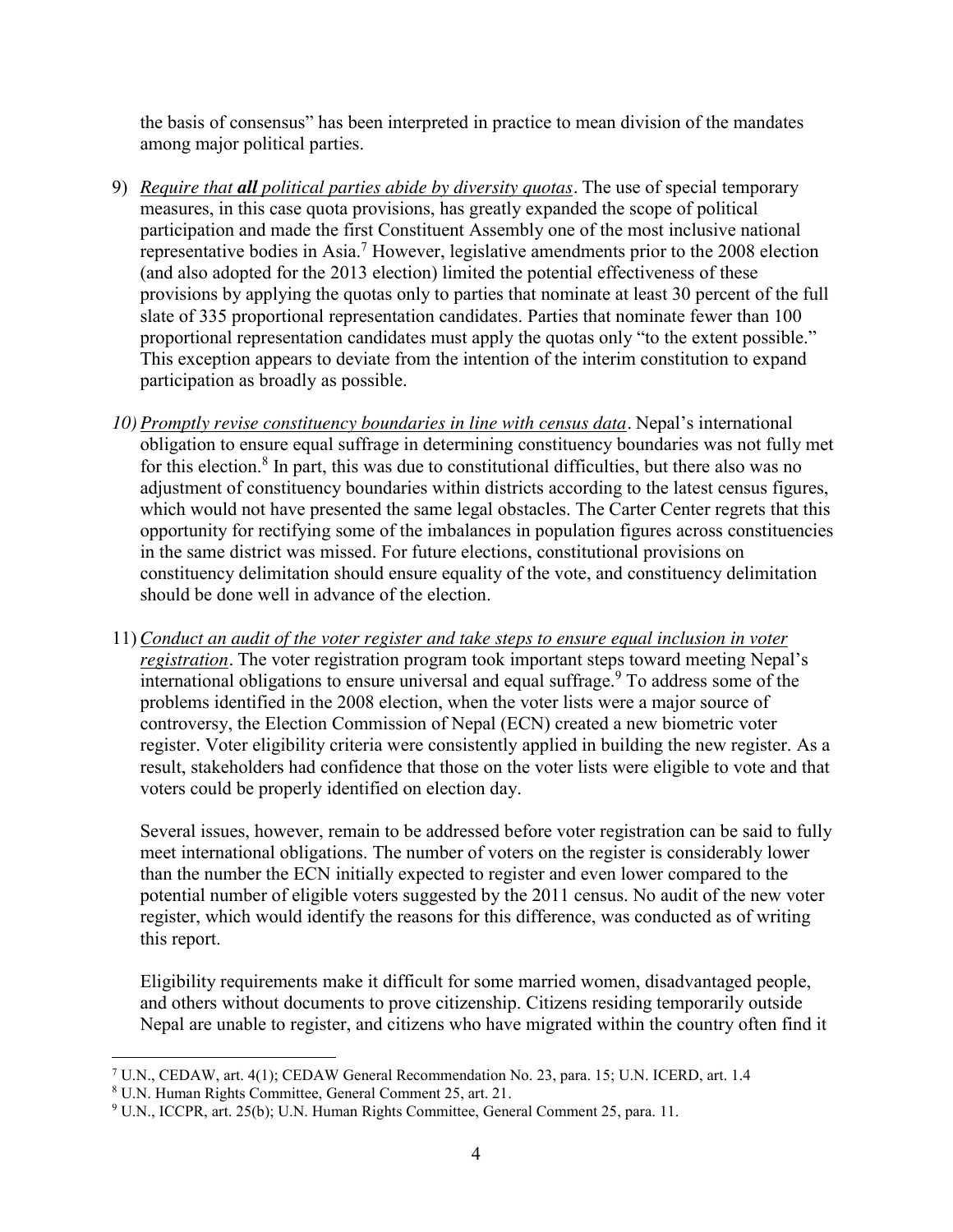difficult to be on the voter list of the constituency in which they actually live.<sup>10</sup> The Carter Center recommends that the government, the Constituent Assembly, and the election commission take the steps necessary to provide for a fully inclusive voter register. These steps include conducting an audit of the voter register; expanding voter registration to include all adult citizens; and taking proactive measures to ensure that all citizens, especially married women and people lacking proof of citizenship, have access to documents needed for voter registration.

- 12) *Ensure that electoral regulations do not unduly restrict freedom of expression.* In some aspects, the code of conduct for political parties, candidates, government, media, and nongovernmental organizations was overly detailed and restrictive: a ban on opinion polls during the campaign period, a prohibition of banners and clothing with campaign logos, and requirements that election materials (such as pamphlets and flags) be in a specific format. Such provisions are at odds with Nepal's international obligation to restrict freedom of expression only when necessary.<sup>11</sup>
- 13) *Ensure that legislation and practice fully reflect its international obligations to provide for transparency in campaign financing and for equitable campaign opportunities.* Measures could include requiring disclosure of campaign and party finances by parties and candidates, more realistic campaign spending limits, regular public reporting, and increased enforcement powers for the ECN.<sup>12</sup>
- 14) *Clarify the rights of election observers and remove undue restrictions on their eligibility and activities.* ECN rules placed some undue restrictions on election observers. For instance, citizen observers were required to be at least 21 years old and have specific educational qualifications. These requirements were more stringent than the requirements to become a voter and, therefore, impinged upon the right of some citizens to take part in the public affairs of their country.<sup>13</sup> In addition, the educational qualifications discriminated against women and marginalized groups, which historically have lower levels of education.<sup>14</sup> The rights of observers should be more clearly defined in legislation to eliminate undue restrictions on observers.
- 15) *Amend electoral legislation to ensure that complaints are adjudicated in a timely way.* Following election day, the ECN did not investigate complaints alleging irregularities during the voting process but limited itself to asking relevant local election officials if they could corroborate the allegations. The commission did not provide written decisions in these cases. The ECN has overlapping jurisdiction with the Constituent Assembly Court, a special constitutional body. During the 2013 elections, 22 cases were filed with this court but were not resolved until well past the inauguration of the Constituent Assembly, undermining the right to effective remedy.<sup>15</sup>

 <sup>10</sup> U.N., ICCPR, art. 12.2

<sup>11</sup> U.N., ICCPR, art. 19(2).

<sup>12</sup> U.N., UNCAC, art. 7(3).

<sup>13</sup> U.N., ICCPR, art. 25(a).

<sup>14</sup> U.N., ICCPR, art. 2.1, art. 25.

<sup>15</sup> U.N., ICCPR, art. 2.3